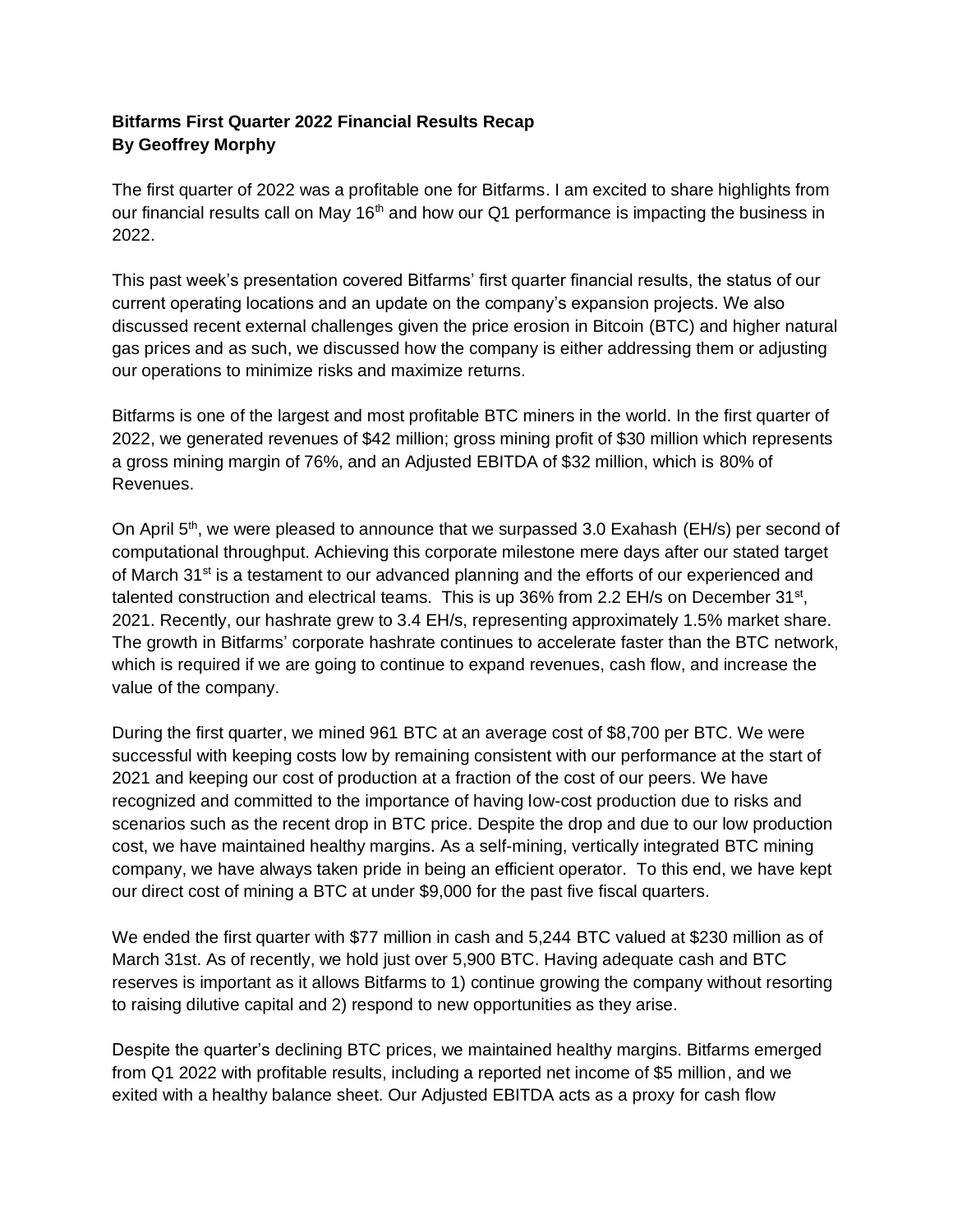generated from operations. Our EBITDA margin consistently comes in at a percentage of revenues well beyond many of our peers and most other industries.

Further Q1 2022 achievements include initiating production at both The Bunker and our Leger sites in Sherbrooke, Québec. This, along with commencing production at our 10-megawatt (MW) farm in Villarrica, Paraguay in January, increased our total farms in production to nine and our operational capacity to 137 MW. We have an additional 92 MW under development that are expected to come online in 2022, for a total planned capacity of 229 MW by December 31, 2022.

The Bunker is currently ramping up to 18 MW in its first phase of operations. As of today, we are currently drawing 12-MW. Equipment is now being installed to activate the remaining 6 MW in Phase One over the coming weeks. Phases Two and Three, which involve 18 MW and 12 MW respectively, are under construction. These phases are on track to reach completion in the second and third quarters of 2022. Upon full buildout, The Bunker is slated to be a 48 MW facility, housing 13,000 miners, and anticipated to deliver 1.3 EH/s per second.

Leger, which started production on April  $6<sup>th</sup>$ , is currently running at 16 MW (with an expectation to achieve 30 MW). The facility is currently generating over 250 petahash per second (PH/s), and upon full build out, will be capable of delivering more than 740 PH/s per second.

Located strategically close to The Bunker and Leger farms, Garlock was acquired in mid-March. Combined with The Bunker and Leger facilities, it is intended to replace the de la Pointe facility and fully utilize Bitfarms' power contracts in the municipality, in accordance with the company's previously announced co-operation agreement with the City of Sherbrooke reached in September 2021.

We began production at our 10 MW farm in Villarrica, Paraguay in January. Like our farms in Canada and the US, this farm is run on low-cost hydropower. And, having established a foothold in the country and gained experience working there, we are increasingly optimistic about further and larger development opportunities within the country.

In Rio Cuarto, Argentina, we have contracted plans for up to 210 MW, which will power four warehouse-style buildings inside the gates of a private power company. These buildings will utilize available capacity and otherwise stranded power. There is a 4-Phase approach to this project. We anticipate completing Phase I, which is for a 50 megawatt facility, in October 2022. Progress on Warehouse One is clearly evident from the picture (taken on May  $18<sup>th</sup>$ , 2022). Phase II, which is another 50 MW facility, is also under construction. Our revised timing for the activation of BTC mining